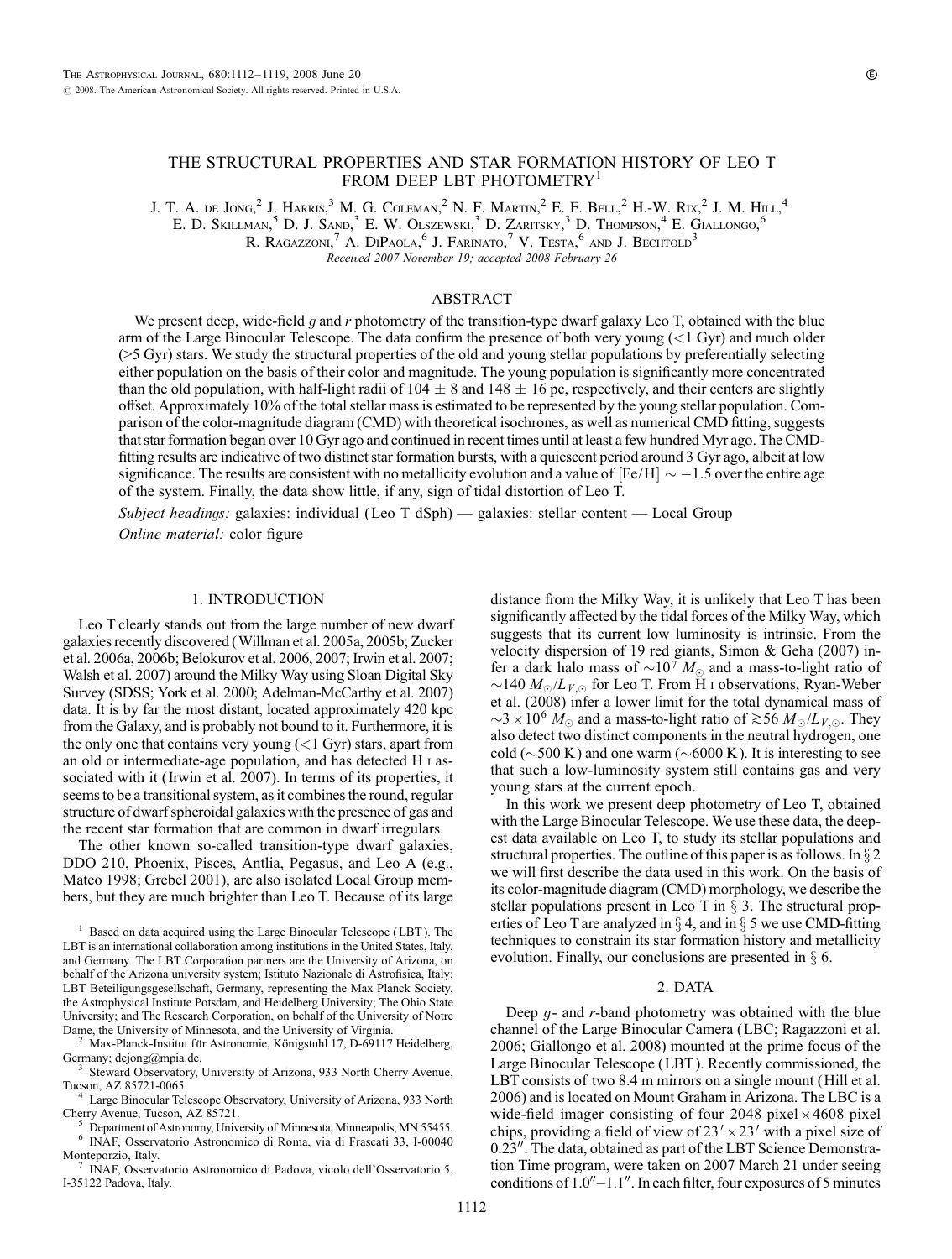

Fig. 1.—Left: CMD of stars within 1.4' of the center of Leo T, with the features discussed in § 3 indicated. Middle: Same CMD as at left, but now with isochrones overlaid to outline the two distinct stellar populations. The dashed lines are for 400 and 650 Myr, from left to right; the solid line is for 10 Gyr; and all lines assume that  $[Fe/H] = -1.7$  and  $m - M = 23.1$  mag. Right: CMD of an annulus of equal area at a radius of 6' centered on Leo T as the target region, which serves as a control field. Photometric errors are indicated on the right, and the dashed line shows the 50% completeness limit.

each were taken with small offsets to help with bad pixels and cosmic-ray rejection. One r-band frame was not used for the current work because of poor guiding.

Data reduction was performed using the reduction pipeline developed by Coleman et al. (2007), which is based on standard routines in the IRAF package mscred. The images were trimmed, bias-subtracted, and flat-fielded using the combined twilight flats. Because of the "fast" focal ratio  $(f/1.14)$  of the LBT primary mirrors, there is significant field distortion (1.75%) near the edges of the field of view. This distortion was removed with a quadratic radial correction to an accuracy of  $\sim 0.2$ ". Because of the effectively different pixel scale, the photometry must also be flattened before co-adding the single chip images into mosaics. After that, the images were astrometrically registered (with an accuracy of  $\sim$ 0.1" with respect to the SDSS catalog) and median-combined to produce the final science frames.

Detection of stars and photometry was performed using the PSF-fitting photometry package DAOPHOT. Because the observations were done in filters that are very close to the SDSS g and r filters, the photometry was calibrated to the SDSS without the need for standard star observations or atmospheric extinction corrections. The accuracy of the zero-point calibration was  $\delta g \sim$ 0.03 mag and  $\delta r \sim 0.02$  mag. On the basis of the dust extinction maps from Schlegel et al. (1998), the photometry was corrected star by star for foreground extinction; the extinction in the Leo T field varies between  $E(B - V) = 0.027$  and 0.041 mag, with a mean of  $E(B - V) = 0.035$  mag. For clarity, we will refer to the extinction-corrected magnitudes as  $g_0$  and  $r_0$  in the remainder of this paper. The photometric uncertainties and completeness were determined with artificial star tests. In these tests, 1600 artificial stars were placed at 0.25 mag intervals between the 16th and 29th magnitudes in the  $q$  and  $r$  images and were subsequently detected and photometered using DAOPHOT. The photometric uncertainty is taken to be the dispersion of the recovered magnitudes around the mean magnitude.

The resulting color-magnitude diagram (CMD) of the central 1.4', which is the half-light radius, according to Irwin et al. (2007), of Leo T, is shown in the left and middle panels of Figure 1. In the right panel, the CMD of an annulus of equal area at a radius of  $6'$  from the center of Leo T is shown; the photometric errors and 50% completeness limit are also indicated in this panel.

## 3. STELLAR POPULATIONS

Before turning to an analysis of the structure of the Leo T dwarf galaxy, we spend some time describing its two main stellar populations, as previously defined by Irwin et al. (2007). The structural properties of these two populations will then be studied separately.

In the CMD in the left panel of Figure 1, several features are readily visible:

1. a red giant branch (RGB) starting at  $(g - r, g)_0 \sim (1.3, 21)$ and going all the way down to  $\sim (0.5, 26)$ ;

2. a red clump (RC) feature around  $(g - r, g)_0 \sim (0.4, 23.7);$ 3. a ridge of stars between  $(g - r, g)_0 \sim (0.5, 23.3)$  and (0.0, 22.5), reminiscent of a blue loop (BL);

4. a small group of stars around (0.0, 21.0), possibly also related to the BL;

5. an excess of stars bluer than  $(g - r)_0 = 0.0$ , presumably young main-sequence (MS) stars.

The RGB, RC, and BL were also identified by Irwin et al. (2007), who attributed the first two to an intermediate-age to old population ( $\sim$ 5–12 Gyr) and the latter to a very young ( $\lt$ 1 Gyr) population. In Figure 2 we present smoothed, backgroundsubtracted Hess diagrams (two-dimensional histograms of stellar density in the color-magnitude plane; Hess 1924) of our photometry in the central region of Leo T. In  $\S$  5 we will redetermine the distance to Leo T, but for the moment we assume the distance modulus of 23.1 mag from the discovery paper (based on horizontal branch [HB] luminosity and CMD fitting) and overlay three isochrones from Girardi et al. (2004) for ages of 5, 8, and 12.5 Gyr and a metallicity of  $[Fe/H] = -1.7$  dex in Figure 2a. It is clear that all three isochrones fit the RGB and RC very well and that photometry down to the turnoff ( $g \sim 27$  for 12.5 Gyr) will be necessary in order to constrain the age of this older stellar population. In Figure 2b, three 8 Gyr isochrones of  $[Fe/H] = -2.3$ ,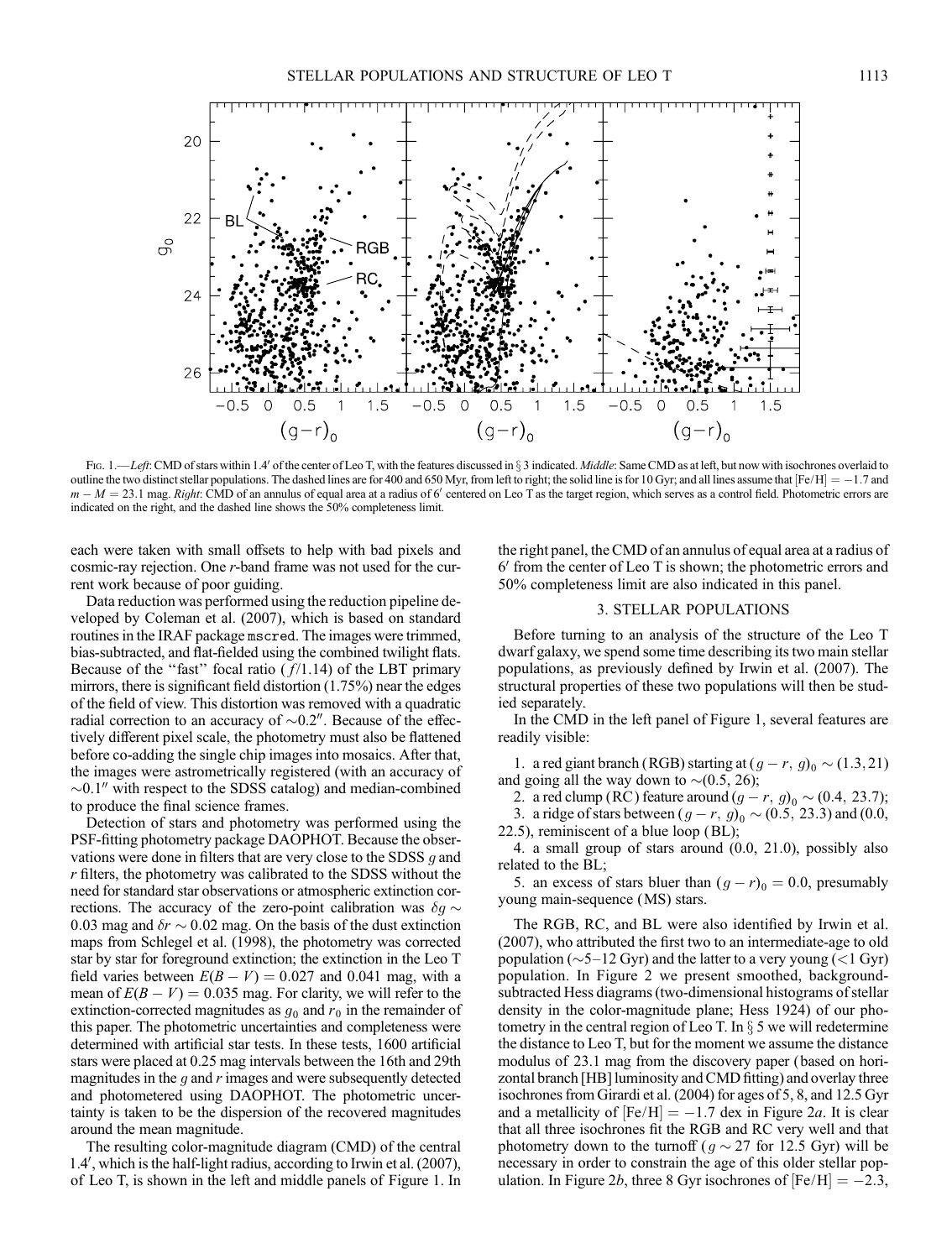

Fig. 2.—Background-subtracted Hess diagrams of Leo T with different overlays: (*a*) isochrones of 5 (line 1), 8 (line 2), and 12.5 Gyr (line 3), with  $[Fe/H] = -1.7$  dex; (b) isochrones of 8 Gyr for metallicities of  $[Fe/H] = -2.3$  (line 1),  $-1.7$  (line 2), and  $-1.3$  dex (line 3); (c) isochrones of 250 (line 1), 400 (line 2), and 650 (line 3) Myr, with  $[Fe/H] = -1.7$  dex; (d) isochrones of 400 Myr for metallicities of  $[Fe/H] = -2.3$  (line 1),  $-1.7$  (line 2), and  $-1.3$  dex (line 3); and (e) CMD selection boxes, to select preferentially either stars belonging to the young (left-hand region) or the old (right-hand region) stellar populations. The Hess diagrams were created by subtracting the scaled Hess diagram of the region outside 6' from the center of Leo T from that of the region within 1.4", after which a boxcar smoothing of width 2 is applied.

 $-1.7$ , and  $-1.3$  dex are overlaid on the Hess diagram, indicating that both the average color of the RC and the slope of the RGB favor a metallicity of  $-1.7$  dex.

Isochrones for much younger ages of 250, 400, and 650 Myr and  $[Fe/H] = -1.7$  dex are overplotted on the Hess diagram in Figure 2c. This clearly implies that the stars blueward of  $(g$  $r<sub>0</sub> = 0.0$  are young MS stars and that the BL feature and group of stars around (0.0, 21.0) are indeed helium-burning BL stars belonging to the same population. The 250 Myr isochrone seems to set a lower limit on the age, as its turnoff and BL seem to be too bright for the data. The 650 Myr isochrone shows that young stars also contribute to the RC, increasing the uncertainty in distance and age measurements using the RC luminosity, as these are age- and metallicity-dependent (Girardi & Salaris 2001). That the metallicity of the young stars is very difficult to determine is illustrated in Figure 2d, where 400 Myr isochrones with values of  $[Fe/H]$  of  $-2.3$ ,  $-1.7$ , and  $-1.3$  are overplotted. The regions of the CMD that are sensitive to the metallicity differences are too sparsely populated for this measurement to be made.

While the luminosity and color of the RC can be used to constrain population parameters such as distance, age, and metallicity, there are degeneracies, and solutions are generally not unique (Girardi & Salaris 2001). The presence of a RC, rather than a more extended HB, in itself implies that the stars are not both old and metal-poor ( $[Fe/H] < -2$ ). However, since the metallicity of the older stars is relatively well constrained by the RGB slope, we can use the RC luminosity to determine either the distance or the age of the older stars, using the theoretical RC absolute I-band luminosities from Girardi & Salaris (2001). From our data, we determine the location of the RC by iteratively finding the mean color and magnitude of stars in a 0.25 mag  $\times$  0.5 mag box centered on the RC. Using different starting color and magnitude values around the approximate center, we find that  $g_{0,RC} = 23.71 \pm 0.03$  mag and  $(g - r)_{0,RC} = 0.43 \pm 0.02$  mag, where the errors are determined from bootstrap resampling tests. Using the photometric equations determined by R. Lupton, $<sup>8</sup>$  this</sup> translates to  $m<sub>I</sub> = 22.76 \pm 0.04$  mag. The interplay between age and distance for the brightness of the RC, at a metallicity of  $[Fe/H] = -1.7$ , is illustrated in Figure 3, where we plot the absolute magnitude of RC stars as a function of age (Girardi & Salaris 2001). If we assume a distance modulus of 23.1 mag, the RC luminosity implies an average age for the older stars in Leo T of  $\sim$ 7 Gyr. Alternatively, if we consider that the age of the stars

might vary from 5 to 13 Gyr, as indicated by Figure  $2a$ , this implies that the distance modulus lies between 22.9 and 23.2 mag.

### 4. STRUCTURAL PROPERTIES

The stellar sources within  $1.4'$  from the center of Leo T are divided in two subsets corresponding to the young  $(< 1 \text{ Gyr})$  and old ( $>5$  Gyr) stellar populations described in  $\S$  3. This is done using the CMD selection boxes outlined in Figure 2e; by combining these two subsets, we create a third subset of both old and young Leo T candidate members. In this section we study the structural properties of these three subsets, which we will refer to as those containing "all," "young," and "old" stars, and which contain 2247, 854, and 1393 stars, respectively.

The central coordinates of Leo Twere determined for the three subsets by iteratively calculating the mean center of the distribution of stars on the sky within an aperture of  $6'$  centered on the



Fig. 3.—Relation between age and distance modulus determined from the RC luminosity. The solid line gives the absolute I-band magnitude of the RC stars as a function of age for a metallicity of  $[Fe/H] = -1.7$ , following Girardi & Salaris (2001). Dashed lines indicate the absolute magnitude of the RC in Leo T, assuming distance moduli of 22.9, 23.1, 23.3, and 23.5 mag from top to bottom. The intersection of each dashed line with the solid line gives the inferred age for each distance modulus.

<sup>8</sup> See http://www.sdss.org/dr5/algorithms/sdssUBVRITransform.html (R.Lupton 2005).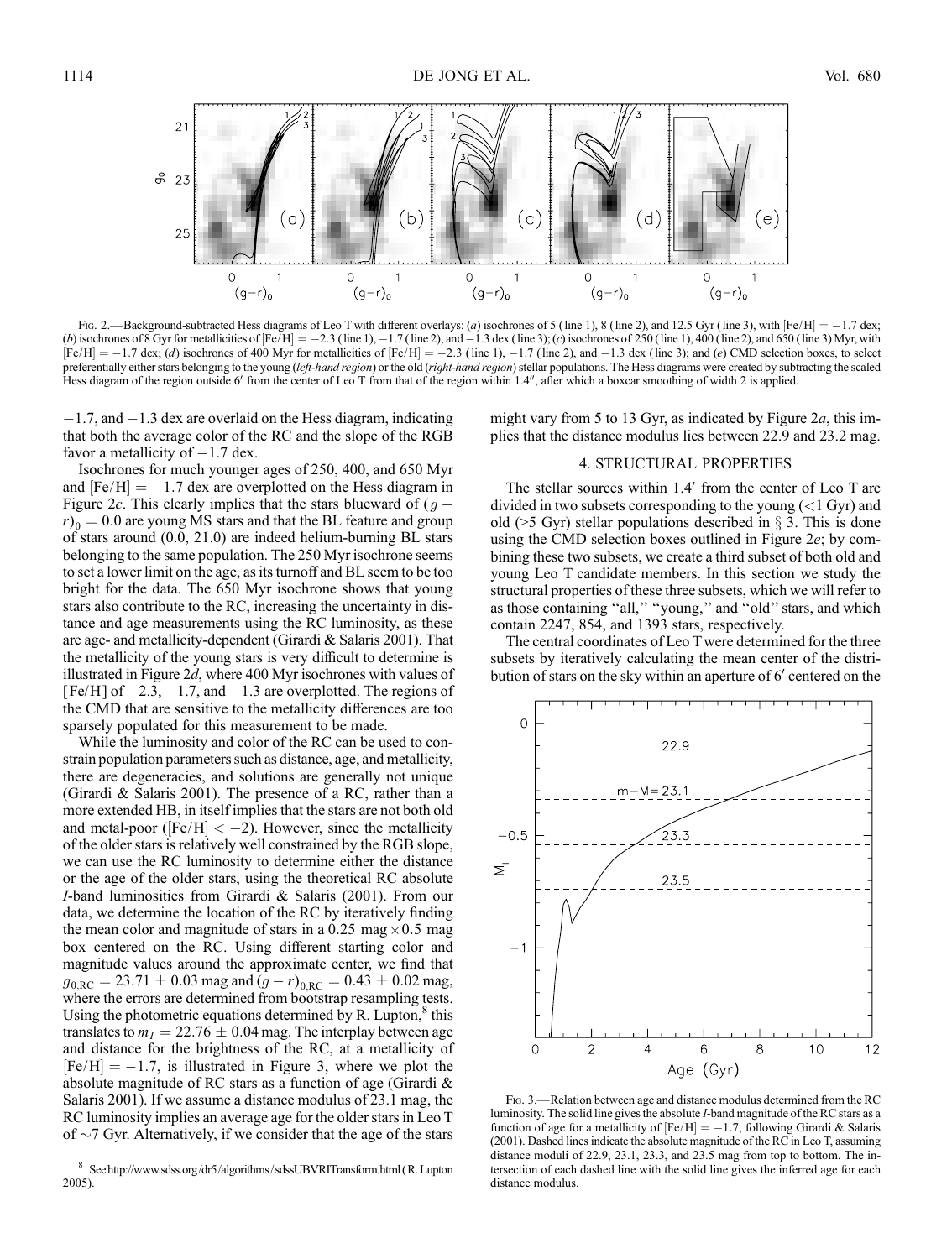| Parameter                  | All                  | Old                  | Young                |  |
|----------------------------|----------------------|----------------------|----------------------|--|
|                            | $143.723 \pm 0.001$  | $143.727 \pm 0.003$  | $143.722 \pm 0.001$  |  |
| R.A.                       | 09 34 53.5 $\pm$ 0.2 | 09 34 54.5 $\pm$ 0.7 | 09 34 53.3 $\pm$ 0.2 |  |
|                            | $17.051 \pm 0.001$   | $17.050 \pm 0.003$   | $17.050 \pm 0.001$   |  |
| Decl.                      | 17 03 04 $\pm$ 4     | $170300 \pm 12$      | 17 03 00 $\pm$ 4     |  |
|                            | $0.59 \pm 0.04$      | $0.73 \pm 0.08$      | $0.51 \pm 0.04$      |  |
|                            | $0.99 \pm 0.06$      | $1.22 \pm 0.13$      | $0.86 \pm 0.07$      |  |
|                            | $0.68 \pm 0.08$      | $1.05 \pm 0.27$      | $0.54 \pm 0.08$      |  |
|                            | $4.8 \pm 1.0$        | $4.5 \pm 1.1$        | $4.6 \pm 1.1$        |  |
|                            | $72 \pm 5$           | $89 \pm 10$          | $62 \pm 5$           |  |
|                            | $120 \pm 7$          | $148 \pm 16$         | $104 \pm 8$          |  |
|                            | $82 \pm 10$          | $127 \pm 33$         | $65 \pm 10$          |  |
|                            | $580 \pm 120$        | $550 \pm 130$        | $560 \pm 130$        |  |
|                            | $7.1 \pm 1.7$        | $4.3 \pm 1.5$        | $8.6 \pm 2.4$        |  |
|                            | $-8.0$               | $-7.5$               | $-6.9$               |  |
| $m-M_{\rm RC}$ (mag)       | $23.1 \pm 0.2$       | .                    | .                    |  |
| $m-M_{\text{MATCH}}$ (mag) | $23.0 \pm 0.2$       | .                    | .                    |  |

TABLE 1 LEO T STRUCTURAL PROPERTIES

Note.—Units of right ascension are hours, minutes, and seconds, and units of declination are degrees, arcminutes, and arcseconds.

assumed center, until the offset between subsequent iterations was zero. In Table 1, the right ascension and declination for each set of stars is listed. Errors in the obtained centers were determined using bootstrap resampling. There is a small offset of 0.3', or 35 pc, between the centers of the distributions of the young and old stars, which is significant at the 2  $\sigma$  level.

Figure 4 displays the surface density of stars as contour diagrams: Figures 4a, 4b, and 4c are for all stars, the old stars, and the young stars, respectively, and Figure 4d shows the contours of both the old and the young stars. The center of the distribution of all stars is indicated with a plus sign in Figures  $4a-4c$  to help identify the apparent offset between the different subsets of stars. The contours correspond to densities of 1.5  $\sigma$ , 3  $\sigma$ , 6  $\sigma$ , 12  $\sigma$ , and 25  $\sigma$  above the background, where  $\sigma$  is the Poisson uncertainty in the background stellar density. Leo T appears to be very compact and round, and there is little sign of any distortion or extratidal features. Fitting of a series of elliptical contours using the IRAF routine ellipse shows that for all subsets of stars, the ellipticity is below  $0.1$  out to a radius of  $3'$  from the center, where the density of stars drops below 1.5  $\sigma$  above the background.

To measure the half-light radii, core radii, and limiting radii of Leo T and its subpopulations, King profiles and exponential profiles were fitted to the stellar distributions. For each subset of stars, the profiles were fitted to the stellar density in circular annuli of increasing radius and width, centered on the center found for that subset, as listed in Table 1. Crowding is not an issue for star counting down to the magnitude limit that we use (25.5 mag; see Fig. 2). The results for the exponential  $(r_e)$ , half-light  $(r_h)$ , core  $(r_c)$ , and limiting  $(r_t)$  radii are listed in Table 1, and the density profiles with the corresponding best King profile fits are presented in Figure 5. The uncertainties on the fit parameters were determined using bootstrap resampling. Contrary to the tentative conclusion by Irwin et al. (2007) that the young stars seem to be less concentrated, comparing the density profiles from our deeper data shows unambiguously ( $\sim$ 3  $\sigma$ ) that the young stars are more centrally concentrated; their central density is 3 times higher than that of the old stars, whereas the limiting radii are indistinguishable. This leads to a difference of a factor of 2 in the concentration parameter  $c = r_t/r_c$  between these populations.

To calculate the total V-band luminosity of Leo T, we convert the  $g_0$  and  $r_0$  magnitudes of all stars to B and V, using again the

photometric transformations from R. Lupton.<sup>9</sup> The total luminosity in stars within a  $5'$  aperture centered on Leo T (5 times the half-light radius determined above), integrated between V-band magnitudes of 20.5 and 24.5 ( $\sim$ 1 mag below the RC), is  $M_V = -7.1$  mag. This includes both old and young stars, but is not corrected for stars fainter than  $V = 24.5$  mag and should therefore be taken as a minimum luminosity for Leo T. In this calculation a correction for the field stars has been done using the area outside a  $6'$  radius. Since the main-sequence turnoff of the young stars is at roughly  $V = 24.5$  mag, most of the luminosity of the young population should be included in this estimate. For the older stars, we use the 10 Gyr,  $[Fe/H] = -1.5$  luminosity function (LF) from Dotter et al. (2007), which assumes a Salpeter initial mass function (Salpeter 1955), and we find that the magnitude interval that we use should contain approximately 38% of the total light; for the young stars, we estimate that this should be  $\sim 60\%$  of the total light. Using the CMD box to select stars belonging to the older population, we get  $M_{V, \text{old}} = -6.4$  mag and  $M_{V, \text{young}} = -6.3$  mag, which are roughly equal values; including the LF correction yields  $M_{V,old} = -7.5$  mag and  $M_{V,young} =$ 6:9 mag. Combining all this, we estimate the total luminosity of Leo T to be  $M_{V, \text{total}} \simeq -8.0$  mag. These fractions of the contributed light translate to a stellar mass fraction of the young stars of  $\sim$ 10%, with some error, especially due to uncertainties in the initial mass function.

#### 5. STAR FORMATION HISTORY

CMD-fitting techniques can be used to constrain the stellar population properties of dwarf galaxies in detail (e.g., Gallart et al. 1996; Tolstoy & Saha 1996; Aparicio et al. 1997; Dolphin 1997; Holtzman et al. 1999; Olsen 1999; Hernandez et al. 2000; Harris & Zaritsky 2001). Here we apply two different CMD-fitting packages, StarFISH (Harris & Zaritsky 2001) and MATCH (Dolphin 2002), to our photometry of stars within  $1.4'$  of the center of Leo T and use the results to constrain its star formation history and metallicity evolution.

Both CMD-fitting packages are based on the same principles, although the exact implementation differs slightly. On the basis

<sup>9</sup> See http://www.sdss.org/dr5/algorithms/sdssUBVRITransform.html (R. Lupton 2005).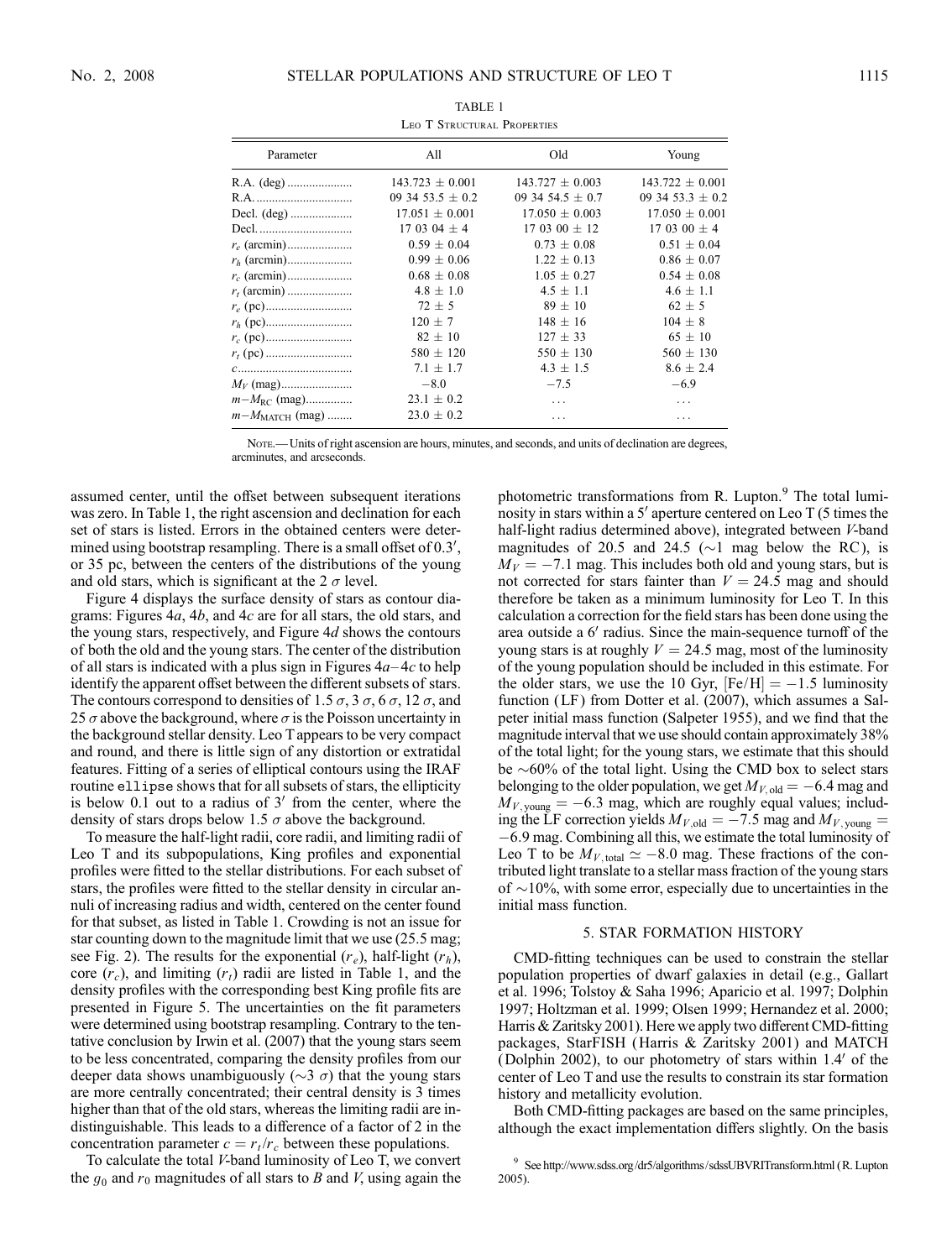

Fig. 4.—Stellar density distributions in Leo T for (a) all stars, (b) the old stars, (c) the young stars, and (d) both the old (medium gray contours) and the young (dark gray contours) stars. These density maps are smoothed with a 0.6' Gaussian smoothing kernel, and the contours correspond to densities of 1.5  $\sigma$ , 3  $\sigma$ , 6  $\sigma$ , 12  $\sigma$ , and 25  $\sigma$  above the background. As a reference, the plus sign in panels a–c indicates the center of the distribution of all stars. [See the electronic edition of the Journal for a color version of this figure.]

of theoretical isochrones, where here we use those from Girardi et al. (2004), artificial CMDs are constructed for different combinations of stellar population parameters such as distance, age, metallicity, initial mass function, and binary fraction. Convolving these theoretical CMDs with the photometry errors and completenesses determined from the artificial star tests yields realistic model CMDs that can be compared to the data. Converting the models and data to Hess diagrams enables a direct pixel-to-pixel comparison. The fit result is the best-fitting linear combination of model CMDs, where the scaling of each model is the star formation rate (SFR) for the corresponding stellar population bin. To correct for contamination by foreground stars, a control CMD can be provided, which is then used as an additional model CMD in the fit. Here we use the stars outside a  $6'$  radius from the center of Leo T for the control CMD.

For the star formation history (SFH) fits with MATCH, we chose a set of metallicity bins centered at values of  $[Fe/H]$  of  $-2.2, -1.7, -1.3,$  and  $-0.8$  dex, each with a width of 0.5 dex. Two sets of age bins were adopted, one with bin widths of  $\Delta \log(t) = 0.3$  dex and one with bin widths of  $\Delta \log(t) =$ 0.4 dex, running from  $\sim$  10 Myr to  $\sim$  16 Gyr. Stars with colors in the range  $-1.0$  mag  $\lt (g - r)_0 \lt 2.0$  mag and that were

brighter than  $g_0 = 26$  mag and  $r_0 = 25$  mag were fitted, using a Hess diagram bin size of 0.15 in magnitude and 0.08 in color.

With the foreground extinction having been corrected on the basis of the dust extinction maps of Schlegel et al. (1998) and the age and metallicity having been fitted by the software, the remaining parameter is the distance to Leo T. In order to constrain this parameter and to determine how sensitive the best-fitting SFHs are to the adopted distance, fits were run for a range of distance moduli between 22.6 and 23.6 mag, at intervals of 0.05 mag. Figure 6 shows the fit qualities for these fits, normalized by that of the best fit. The two different age-binning schemes give slightly different best distances. The overall best fit is obtained with the smaller age bins, which is to be expected, since that binning scheme provides more age bins and thus has more degrees of freedom. If we take the expected variance in the fit quality into account, the statistically ''good'' fits can be determined. These fits have distance moduli that range from 22.8 to 23.2 mag, thus giving a distance estimate of  $m - M = 23.0 \pm 0.2$  mag. On the basis of the RC luminosity calculated in  $\S$  3, a distance modulus of 23.0 mag implies an average age for the stars in Leo T of  $\sim$ 9 Gyr (Fig. 3). Using the fits with distance moduli between 22.8 and 23.2 mag, the SFH and metallicity evolution were determined.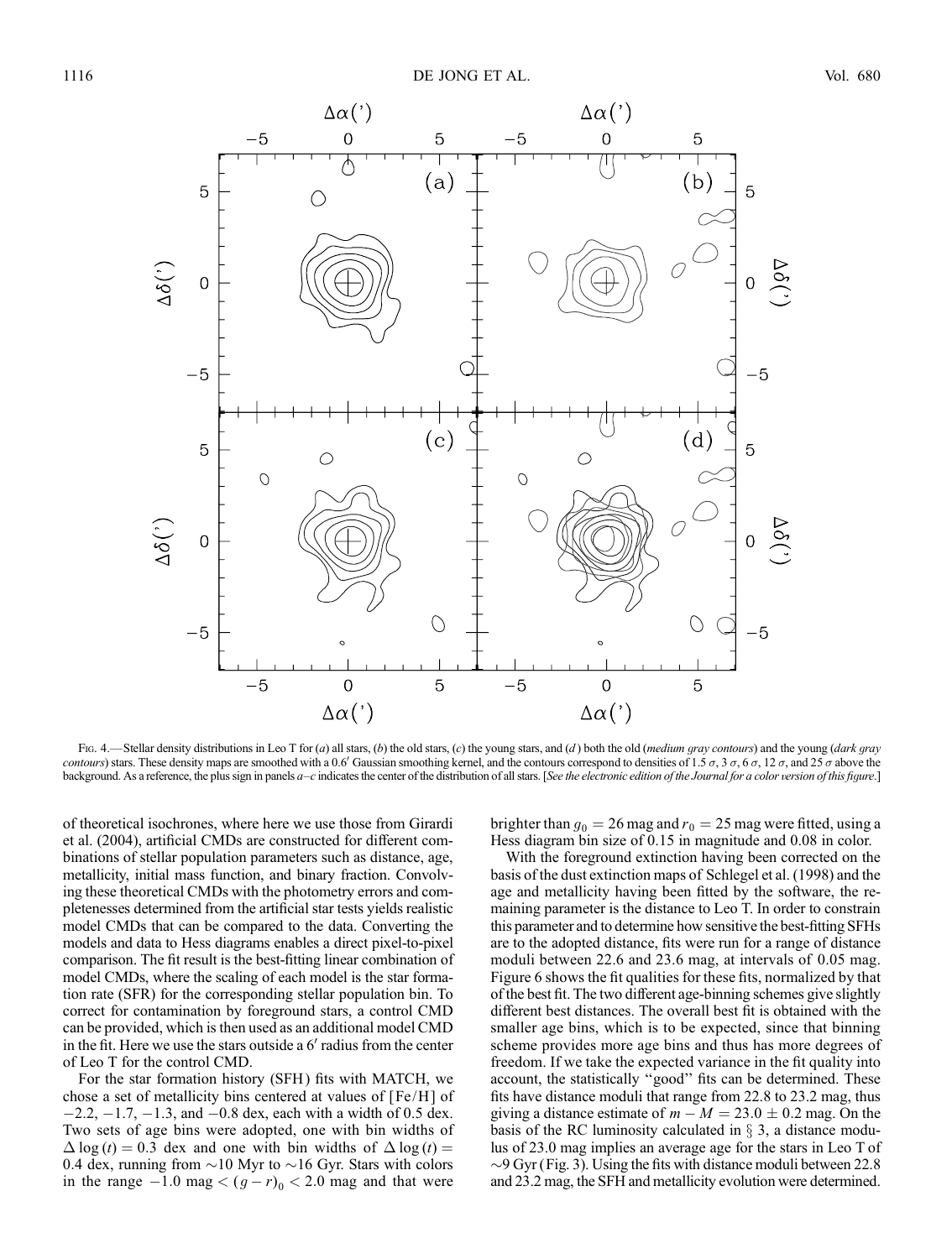

Fig. 5.—Background-corrected radial profiles of Leo T, determined from the CMD-selected subsets for young (squares), old (triangles), and all (diamonds) stars. The lines represent the best-fitting King profiles, determined for each subset of stars separately: the dashed line for the young stars, the dotted line for the old stars, and the solid line for all stars.

In Figure 7 the relative star formation rate and the metallicity are plotted as a function of time.

For the StarFISH fit, we matched the input parameters as closely as possible to those used in the MATCH analysis. We adopted a distance modulus of 23.0 mag and used the extinction values from the Schlegel et al. (1998) map. We also used two sets of age bins, with  $\Delta$ log (t) = 0.3 and 0.4 dex, and one metallicity bin, centered at  $[Fe/H] = -1.5$ , based on the metallicity estimates from the MATCH fit. StarFISH was allowed to fit stars from  $-1$  to 3 mag in  $(g - r)_0$ , from 17 to 26 mag in  $g_0$ , and from 17 to 25 mag in  $r_0$ , with a bin size of 0.15 mag in each dimension.



FIG. 6.—Goodness of fit relative to that of the best fit for MATCH SFH fits, assuming different distance moduli. The gray line is for age bins of width  $\Delta$ log (t) = 0.3 width, and the black line is for age bins of width  $\Delta$ log (t) = 0.4.



FIG. 7. - Star formation rate and metallicity evolution of Leo T from fits with MATCH. Top: Star formation as a function of time for age bins of widths  $\Delta$ log (t) = 0.3 (*gray circles*) and  $\Delta$ log (t) = 0.4 (*black circles*). Horizontal error bars indicate the bin width. Bottom: Metallicity as a function of time, with symbols and horizontal error bars as above. The metallicities are the SFRweighted average.

The best-fit StarFISH solutions for the two age-binning schemes are shown in Figure 8.

Figure 9 shows a comparison of the best-fit models to the data. The MATCH and StarFISH results are in statistical agreement: in both cases, we find extended star formation spanning ages from a



Fig. 8.—SFH solution from the StarFISH fit. Here the SFH is expressed as the SFR(*t*) for a metallicity of  $[Fe/H] = -1.5$ . As in Fig. 7, the solution with  $\Delta$ log (t) = 0.4 is shown in black, and the solution with  $\Delta$ log (t) = 0.3 is shown in gray.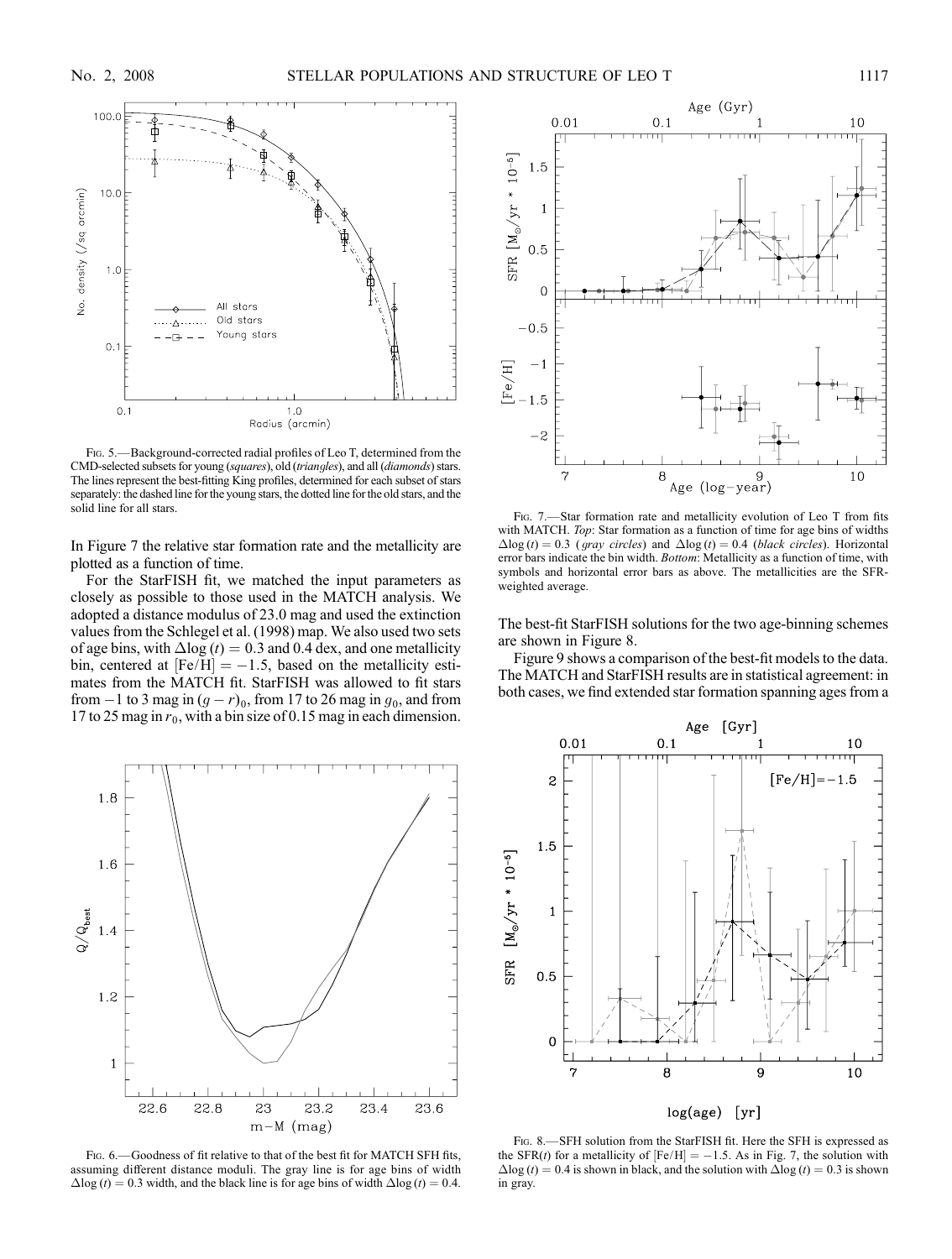



Fig. 9.—Comparison of data to best MATCH and StarFISH model fits. (a) A( $g - r$ )<sub>0</sub> vs.  $g_0$  Hess diagram of the stars within 1.4' of the Leo T center (i.e., the population used in the SFH analysis). (b) The Hess diagram of the synthetic population corresponding to the best-fit MATCH solution. (c) The residual Hess diagram after subtracting the best-fit MATCH model from the data. (d) Hess diagram of the synthetic population corresponding to the best-fit StarFISH solution. (e) The residual Hess diagram after subtracting the best-fit StarFISH model from the data. The sharp cutoff at faint magnitudes is caused by the limiting magnitudes of  $g_0 = 26$  mag and  $r_0 = 25$  mag used with the fits.

few hundred Myr to 12 Gyr. The MATCH solution finds the metallicity to be roughly  $[Fe/H] = -1.5$  and indicates two distinct epochs of star formation, one at  $6-12$  Gyr and one at  $0.4-1$  Gyr. This bimodality is also present in the higher resolution StarFISH solution. These results are also in agreement with the SFH for Leo T derived by de Jong et al. (2008), which was based on much shallower SDSS data. The star formation rates in the two distinct episodes in the higher resolution fits confirm that the young stellar population represents approximately 10% of the stellar mass in Leo T.

The difference in the error bars on the star formation rates between Figures 7 and 8 is due to the different ways in which they are determined. In the case of MATCH, error bars are determined in two ways. First, for each age bin the minimum and maximum star formation rates are found in the set of models that qualify as "good fits." If all "good fit" models give the same star formation rate in a particular age bin, this error component for that particular bin would be zero. Second, Monte Carlo simulations are done to assess the uncertainty associated with the sparseness of the sampling of the CMD. For this, CMDs are drawn from the best-fit CMD model and their SFHs are determined. The scatter in the star formation rates and metallicities for each age bin is the second error component. These two error components are added quadratically to give the final error bars. StarFISH, on the other hand, determines error bars by measuring the confidence intervals of each amplitude through a systematic exploration of parameter space in the vicinity of the best fit. First, each amplitude is varied in turn while holding all others at their best-fit values. This determines the independent uncertainty on each amplitude. Next, amplitude pairs that are similar in age or metallicity are varied together while holding all other amplitudes at their best-fit values. This determines the covariant uncertainties between amplitude pairs that may be partially degenerate. Finally, the parameter space is explored uniformly by deviating from the best-fit location along a series of random ''directions'' in parameter space. We step along each direction until the fitting statistic increases to our ''good fit'' limit. The random-direction search is performed many thousands of times. The final error bars are the maximum and minimum value of each amplitude for all tested parameter-space locations whose fitting statistics fell under the ''good fit'' threshold. This difference in approach leads to very different error bars at the young end, where the StarFISH error bars (Fig. 8) are very large because the upper main sequence is very poorly populated and thus is poorly

constrained. On the other hand, this lack of evidence for very young (<100 Myr) stars causes the MATCH error bars in these bins to be very small (Fig. 7). However, on the basis of these data, some low-level ongoing star formation cannot be strictly excluded.

Since the data do not reach the ancient main-sequence turnoff at the distance of Leo T, the SFH solutions for ages older than a few Gyr are based entirely on the morphology of the red giant and horizontal branches. In particular, at metallicities around  $[Fe/H] = -1.5$ , truly ancient core helium-burning stars are predicted to extend slightly blueward of the canonical ''red clump'' feature (see the 12.5 Gyr isochrone plotted in Fig. 2a). The subtlety of this feature in the CMD contributes to the uncertainty of the derived star formation rate in the oldest age bin.

#### 6. SUMMARY AND CONCLUSIONS

On the basis of deep  $g_0$  and  $r_0$  photometry obtained with the LBT, we have studied the stellar populations and structural properties of the Leo T dwarf galaxy. A comparison of the backgroundsubtracted Hess diagram with theoretical isochrones confirms the presence of very young stars with ages between  $\sim$ 200 Myr and 1 Gyr, as well as an older stellar population (>5 Gyr), the latter with a likely metallicity of  $[Fe/H] \simeq -1.7$ . The stellar mass in the young population is estimated to be  $\sim$  10% of the total stellar mass. On the basis of the apparent magnitude of the RC stars, we determine the distance modulus of Leo T to be  $23.1 \pm 0.2$  mag, confirming the value from Irwin et al. (2007). The total luminosity of Leo T is estimated to be  $M_{V, \text{total}} \simeq -8.0$  mag, almost 1 mag higher than the estimate from the discovery paper. If we use the mass estimate for Leo T from Simon & Geha (2007), this implies a mass-to-light ratio of  $\sim 60 M_{\odot}/L_{V,\odot}$ .

A more sophisticated analysis of the photometry using CMDfitting techniques yields similar results. The distance determination gives a distance modulus of  $m - M = 23.0 \pm 0.2$  mag. CMD fits with two different software packages both indicate two distinct episodes of star formation, one at  $\sim 6$ –12 Gyr and one at  $\sim 0.4$  – 1 Gyr, although the drop in the star formation rate in between has a low significance. From the CMD fits, no strong metallicity evolution is apparent, with an approximate metallicity of [Fe/H]  $\sim$  $-1.5$  at all times. The metallicity seems to have a small dip around  $log(t) = 9.2$ , but since the metallicity constraints at that age come from regions of the CMD where the stellar models are least reliable, such as the RC and the asymptotic giant branch, this is not significant.